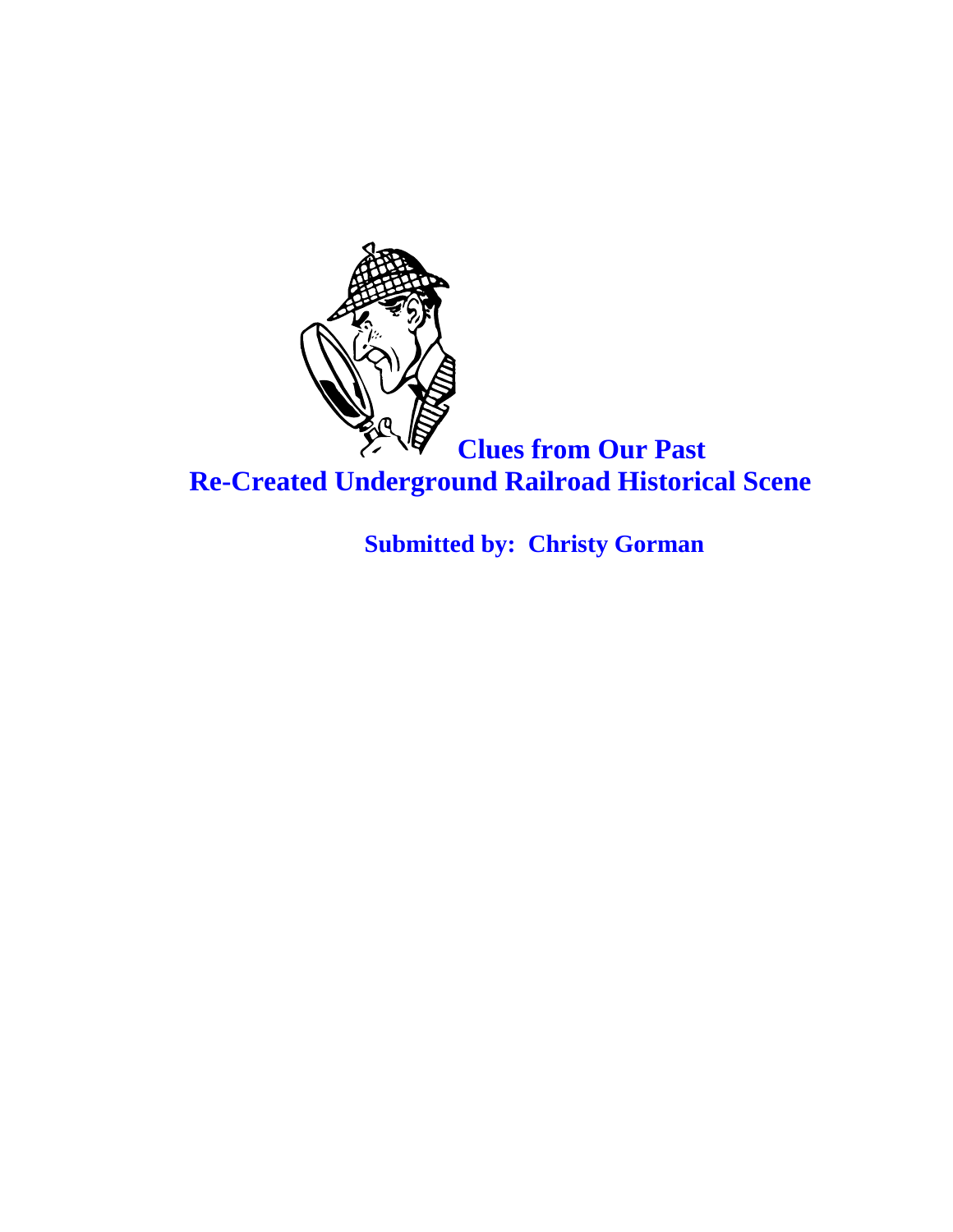

 **Clues from Our Past Re-created Underground Railroad Historical Scene**

#### **SUBJECT: American History GRADE: Fifth <br>
TOPIC: Underground Railroad/ LENGTH:** (4) 50 minute lessons **TOPIC: Underground Railroad/ Real-life Application**

| <b>OBJECTIVES:</b> | 1. Students will visit a re-created Underground Railroad<br>historical scene to enhance further learning of the<br><b>Underground Railroad unit.</b>                       |
|--------------------|----------------------------------------------------------------------------------------------------------------------------------------------------------------------------|
|                    | 2. Students will incorporate writing initiative strategies in<br>responding to local Underground Railroad stories, sites,<br>and events.                                   |
|                    | 3. Students will learn about John Parker, Rev. Rankin, as<br>well as other local conductors in order to bring the<br><b>Underground Railroad to real-life application.</b> |
| <b>MATERIALS:</b>  | 1. His Promised Land: The Autobiography of John P.<br><b>Parker, Former Slave and Conductor on the</b><br><b>Underground Railroad.</b> Edited by Stuart Seely<br>Sprague.  |
|                    | 2. Glasscock, Sarah. Scholastic: 10 Easy-to-Read<br><b>American History. USA: Scholastic, 2001.</b>                                                                        |
|                    | 3. Underground Railroad. The History Channel.<br>A+E Television Networks, 1998.                                                                                            |

 **4. Several different collections of re-created historical items as deemed appropriate by the teacher.**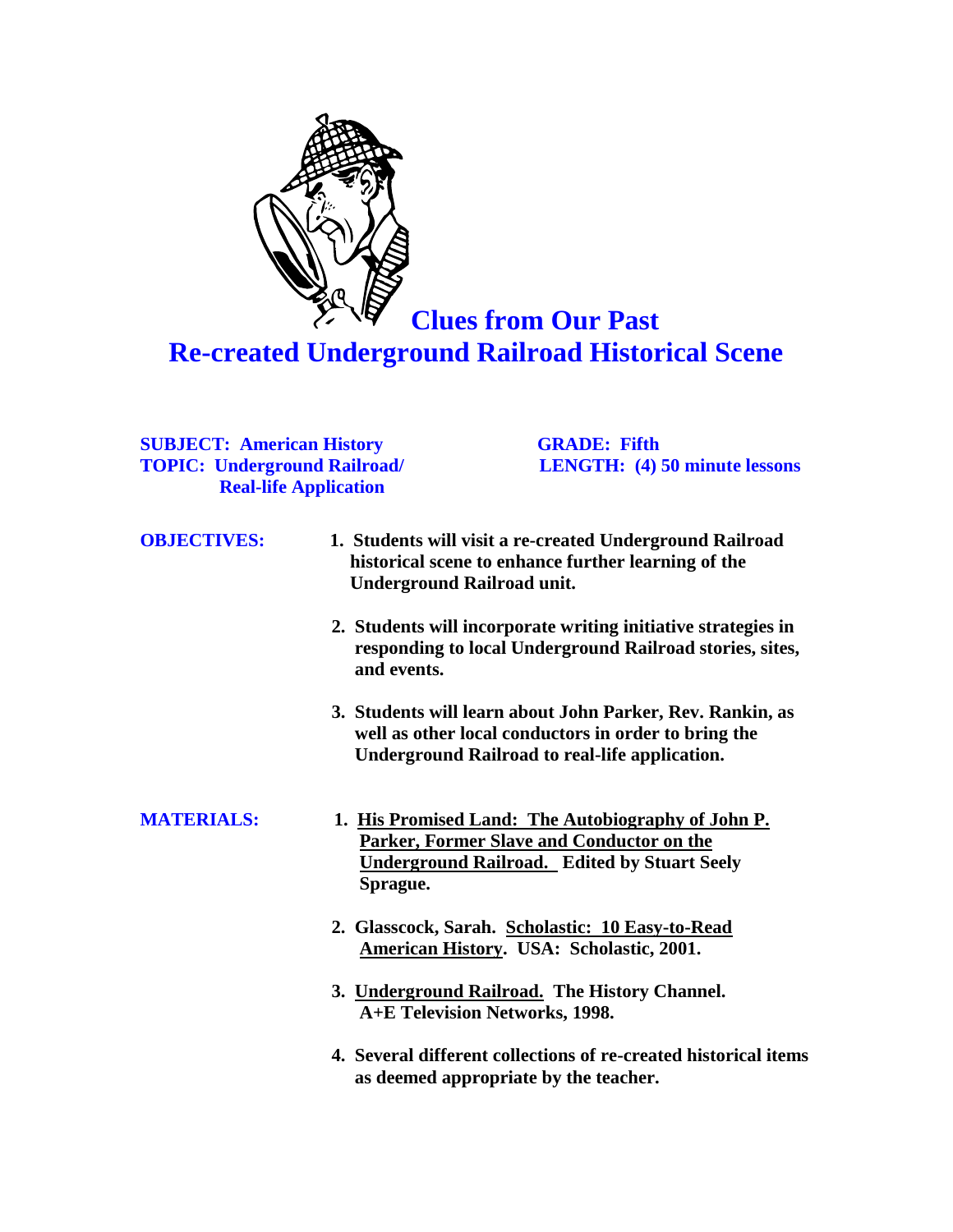#### **Kentucky Learner Goals and Standards: 2.20 Students will**

- **explore the interpretive nature (how perceptions of people and passing of time influence accounts of historical events) of the history of the United States using a variety of tools (artifacts, primary and secondary sources.)**
- **examine the historical contributions of individuals and groups.**



 **2.17 Students will**

 **examine social interactions among diverse groups in the history of the United States.**



 **2.41 Students will**

 **examine as cultures emerge and develop, conflict and competition (e.g., disagreements, arguments, stereotypes, prejudice) may occur.**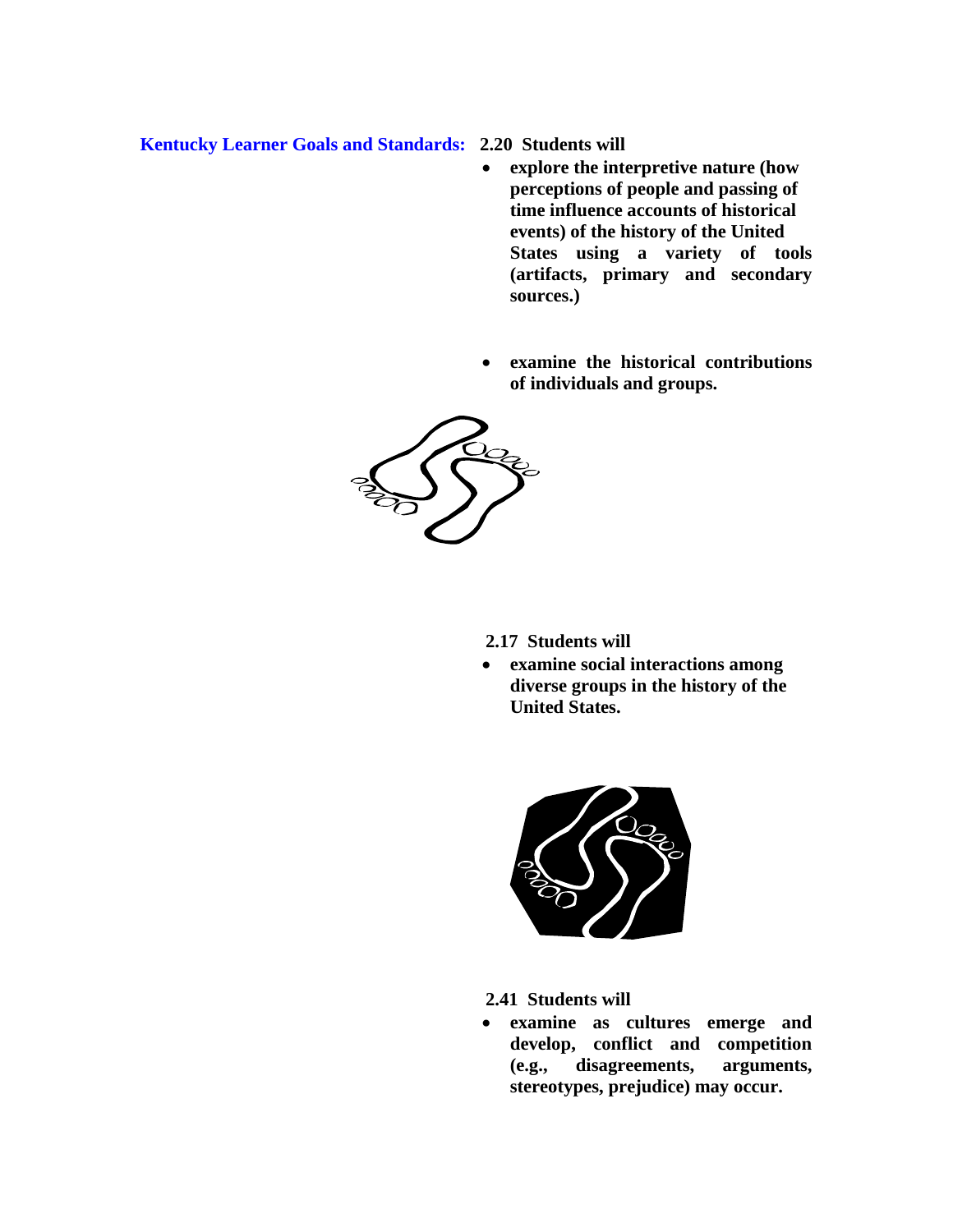

#### **PROCEDURE: DAY 1**

- **1. Allow students to examine a "Re-created Underground Railroad Historical Scene" that contains items that represent the historical event. The following suggested items can be placed behind a re-created historical crime scene tape (available at Holcomb's): lantern, slave ads, star, pictures of conductors, Underground Railroad secret terms (conductor, passenger, River Jordan), and pictures of John Rankin and John Parker's homes. View the items and then ask students questions to prompt their investigation of the crime scene.**
- **2. Ask students to complete split notes (writing initiative activity) listing the crime scene items and then the purpose of the clue in the scene.**
- **3. Allow the students to complete a K-W-L chart worksheet (writing initiative activity) about the Underground Railroad.**



### **DAY 2**

- **1. Allow students to complete an anticipation guide (writing initiative activity) of the Underground Railroad.**
- **2. Read the Underground Railroad information for them to check over their answers then ask if any students have any prior knowledge of John P. Parker.**
- **3. Read to the students chapter 10 of His Promised Land: The Autobiography of John P. Parker Former Slave and Conductor on the Underground Railroad. Edited by Stuart Seely Sprague.**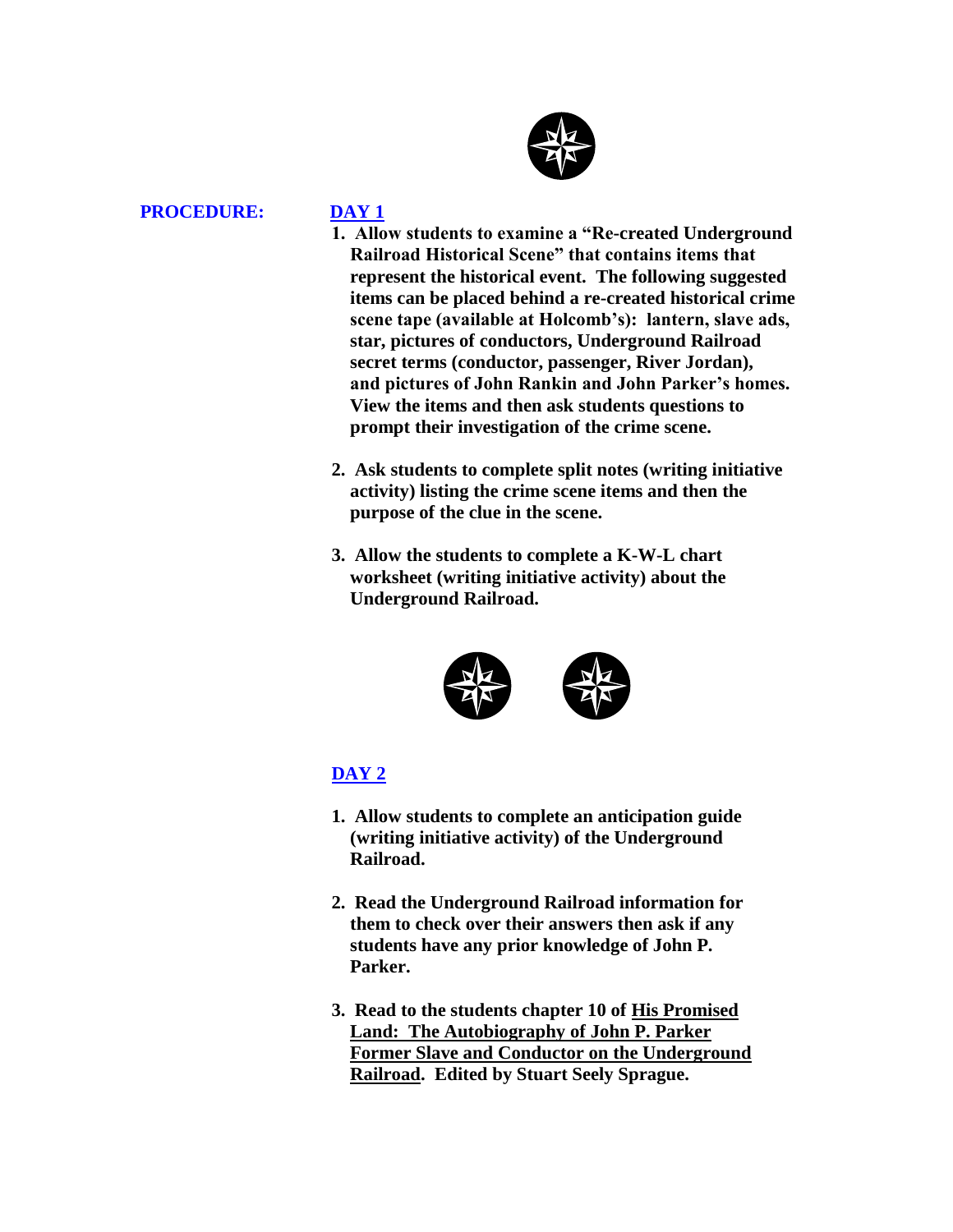- **4. Allow students to participate in a higher level learning activity by reading out loud the play of John Parker, "Riding to Freedom".**
- **5. Allow students to write a reflective entry (writing initiative activity) about the bravery of John Parker. If they were a former slave, would they have risked their freedom to help other slaves gain their freedom? Why or why not?**



## **DAY 3**

- **1. View, "The Band of Angels" segment from the Underground Railroad History Channel video by A + E Television Networks.**
- **2. Allow students to take split notes (writing initiative activity) of the video and give responses to the material introduced.**
- **3. Allow students to complete a reflective writing (writing initiative activity) about the great successes of former slave, John P. Parker.**



#### **DAY 4**

 **1. Allow students to view "The Great Escapes" segment as well as the "Moses of Her People" segment of the Underground Railroad History Channel video by A + E Television Networks. While viewing, allow the students to complete a**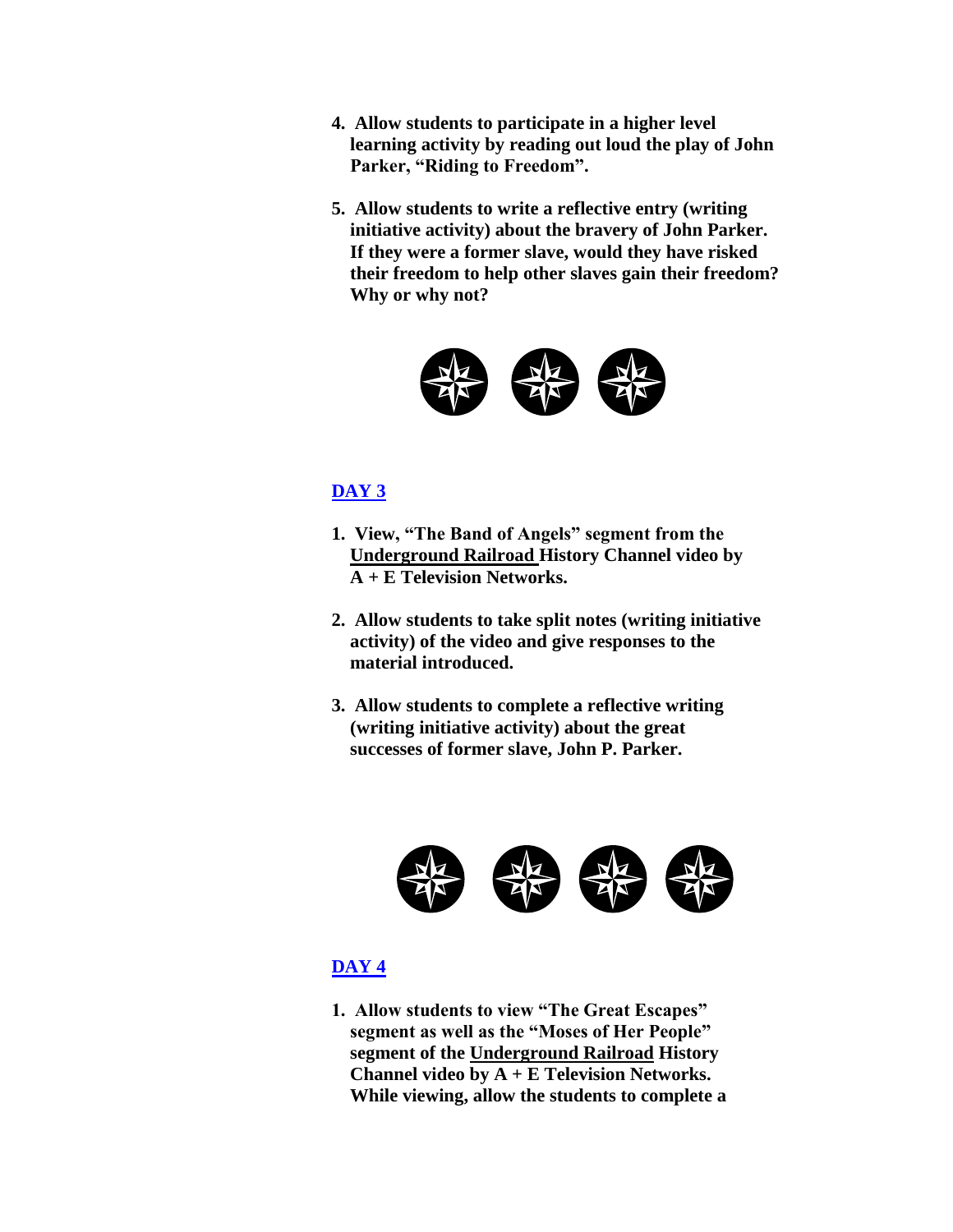|                    | "Four Square Model" (writing initiative activity)<br>about each conductor mentioned~Harriet Tubman,<br><b>William and Ellen Craft and Box Brown.</b>                                                                                                                                                                                                                                                                                                          |
|--------------------|---------------------------------------------------------------------------------------------------------------------------------------------------------------------------------------------------------------------------------------------------------------------------------------------------------------------------------------------------------------------------------------------------------------------------------------------------------------|
|                    | 2. Share with the students the secret language of the<br><b>Underground Railroad.</b>                                                                                                                                                                                                                                                                                                                                                                         |
| <b>Assessment:</b> | Allow students to create a story about their "Great<br>Escape" as a former slave who crosses the Ohio River<br>from Kentucky to Ohio. Have them incorporate 10 facts<br>acquired from the Underground Railroad lessons as well<br>as the "secret language". They may meet any of the<br>famous conductors discussed or travel through the homes<br>of John P. Parker and Rev. John Rankin. Their writing<br>must be written as a real-life application event. |
| <b>Resources:</b>  | 1. Glasscock, Sarah. Scholastic: 10 Easy-to-Read<br><b>American History. USA: Scholastic, 2001.</b><br>2. His Promised Land: The Autobiography of John P.<br><b>Parker, Former Slave and Conductor on the</b><br><b>Underground Railroad.</b> Edited by Stuart Seely                                                                                                                                                                                          |
|                    | Sprague.<br>3. Underground Railroad. The History Channel.<br>A+E Television Networks, 1998.                                                                                                                                                                                                                                                                                                                                                                   |
|                    | 4. http://geocities.com/boone.history (Slave articles)                                                                                                                                                                                                                                                                                                                                                                                                        |

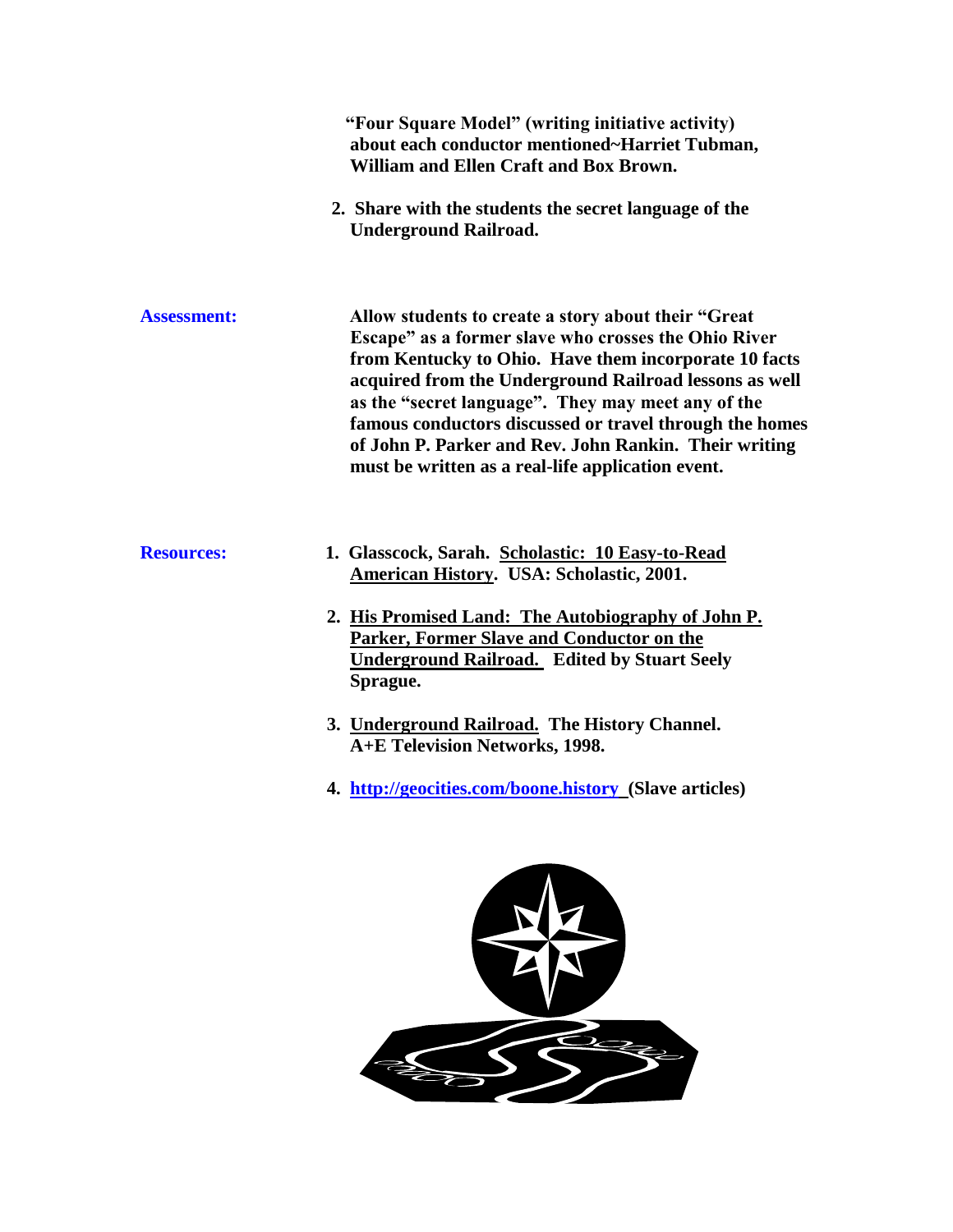## *Big Bone Baptist Church*

# *Big Bone, Kentucky*

## *Text of Minutes relating to an Attempted Poisoning by a Slave, 1848*

*At a church Meeting at Big Bone Church on the 4th Saturday in May 1848 after complying with the rules of the church the following Business was transacted* 

## *To Wit*

*Brother Robert Huey laid in a charge against Sister Sealy a Slave of Brother Samuel Huey who aptemted to Poising the sd. Brother and his family we therefore consider her gilty of Sin and for that act for we do exclude her from this Church.* 

*The Church Reports that there was Contributed Forty two dollars for the aid of the Ministry. Adjnd. Till meeting in course Atest M. McHatton C.L.K. & Geo. H. Scott, Mod.*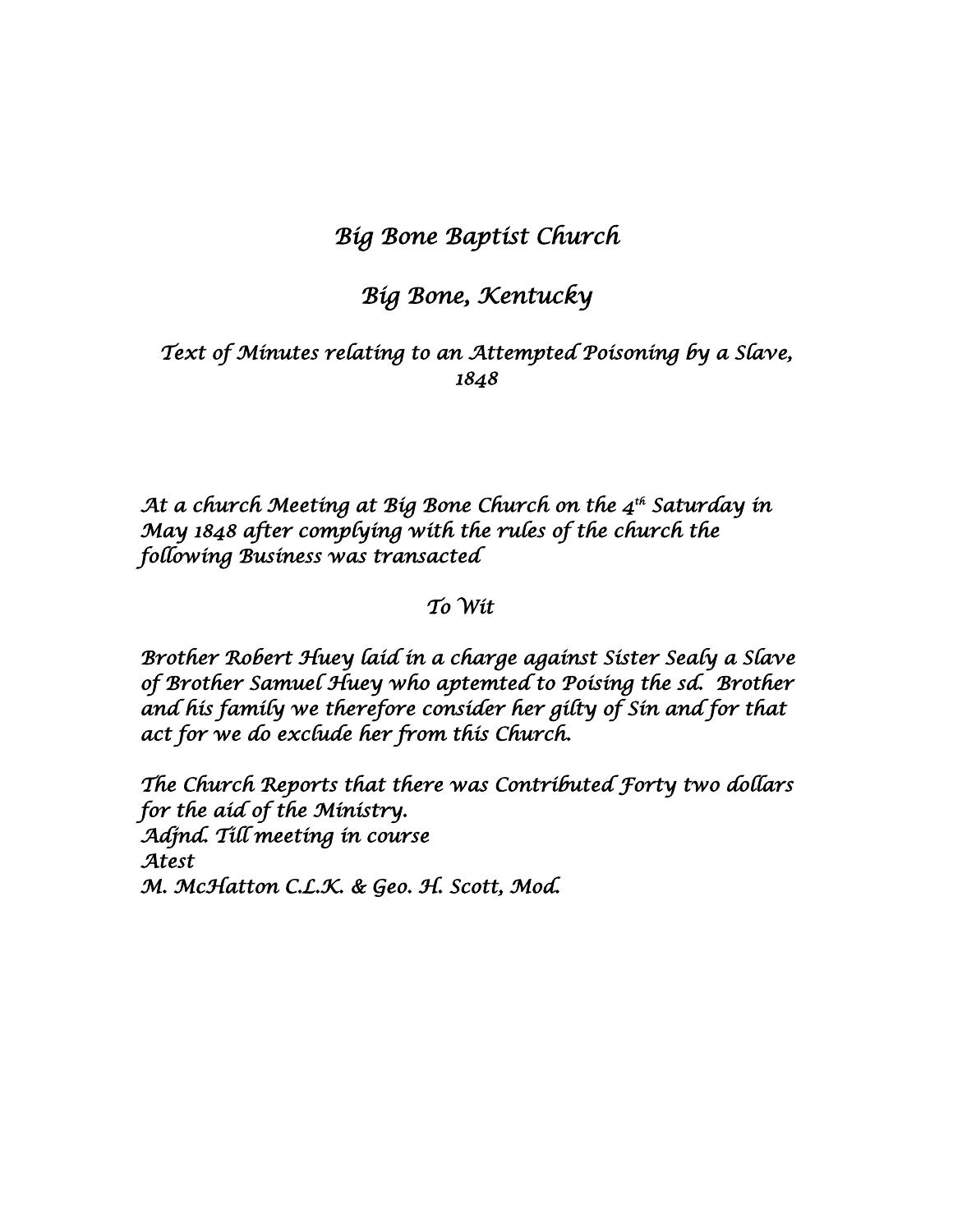*Negro Killed------A Negro man belonging to Mr. Price, of Boone county, killed a Negro man, a few days since, with a fence rail. He was arrested, but we learn has since escaped.* 

 *-----------------------------------------------------------* 

*Licking Valley Register 9 May 1846 p. 2,c.3* 

# *Suit by John Norris of Petersburg, 1850*

*SLAVE SUIT.------John Norris, of Boone County, Ky., recovered a judgment of \$2,- 800 last week in the U.S. Circuit Court at Indianapolis against NEWLAN, CROCKER, and others, for slaves which it was alleged they had abducted from NORRIS at South Bend, Ky. NORRIS had followed his Negroes to that place, and had them again in possession, when they were taken from him by force. The costs of the suit are about \$2,000, which added to the \$2,800 damages, make \$4,800.* 

*Covington Journal 22 Jun 1850 p. 2, col. 2*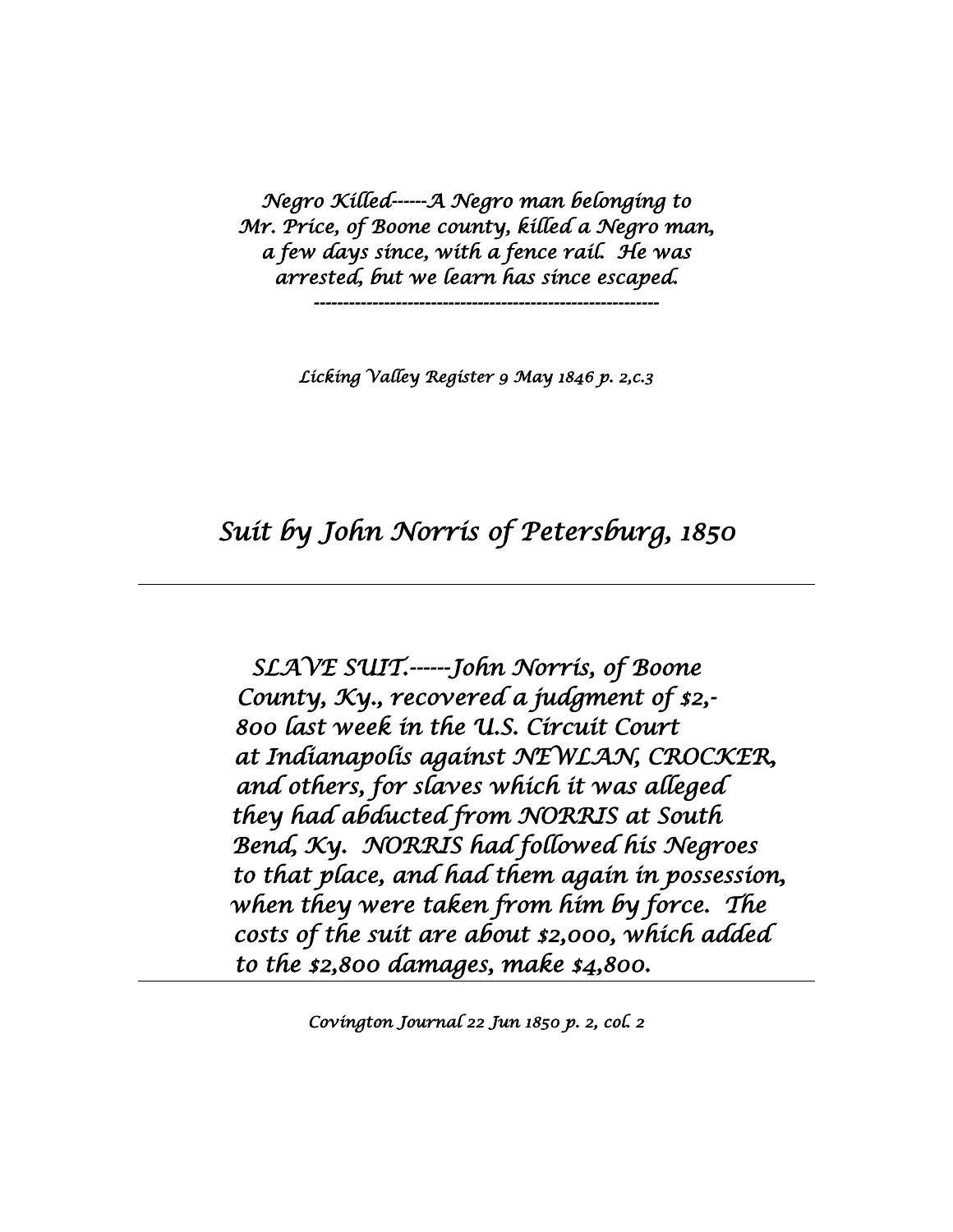# *Stampede of Slaves.---Arrest of the Fugitives.*

## *Covington Journal*

## *Saturday 17 June 1854 p.2. col.3*

 *On Sunday night nine slaves escaped form their owners in Boone county. They were Lewis, about 24 years of age; Susan, 39 years of age; Wesley, 6 years of age; John, 7 years of age; Almeda, 26 years of age, and Sarah Jane, 3 years of age; belonging to Mr. Wm. Walton. Shadrach, 60 years of age, to Mr. Jonas Christler; Anderson, to Mr. John P. Scott; and Lee, to the heirs of Wm. H. Blankenbeker. They crossed the river in a skiff and landed in Indiana, the proceeded to within five miles of Cincinnati, where they concealed themselves, awaiting to go to Canada. Information of their whereabouts reaching the owners, pursuit was made, and with the assistance of deputy marshals Lee Worley, of Cincinnati, and deputy sheriff Ward, of Covington, all were arrested Wednesday night. On Thursday they were taken before* **JOHN S> PENDERY,** *U.S. Commissioner, at his office in Court street, where the investigation is now going on. Messrs.* **KETCHUM** *and* **PUGH,** *of Cincinnati, and* **DUDLEY,** *of Covington, are attorneys for the claimants, and Messrs.* **GITCHELL** *and* **JOLIFFE** *for the Negroes. There seems to be no doubt that the fugitives will be returned to their owners. The Columbian says:* 

 *'The general impression is, that the whole party will be returned to their alleges owners. It is reported that twenty-seven slaves in all escaped from Grant and Boone counties, Ky., on last Sunday, but no trace has been discovered of eighteen of them. There is no excitement in relation to the return of those caught, as the owners seem very unassuming, plain Kentucky farmers, who have*  aiscoverea of eignteen of them. There is no excitement in<br>relatíon to the return of those caught, as the owners seem<br>very unassuming, plain Kentucky farmers, who have<br>treated their slaves with general kindness and propriet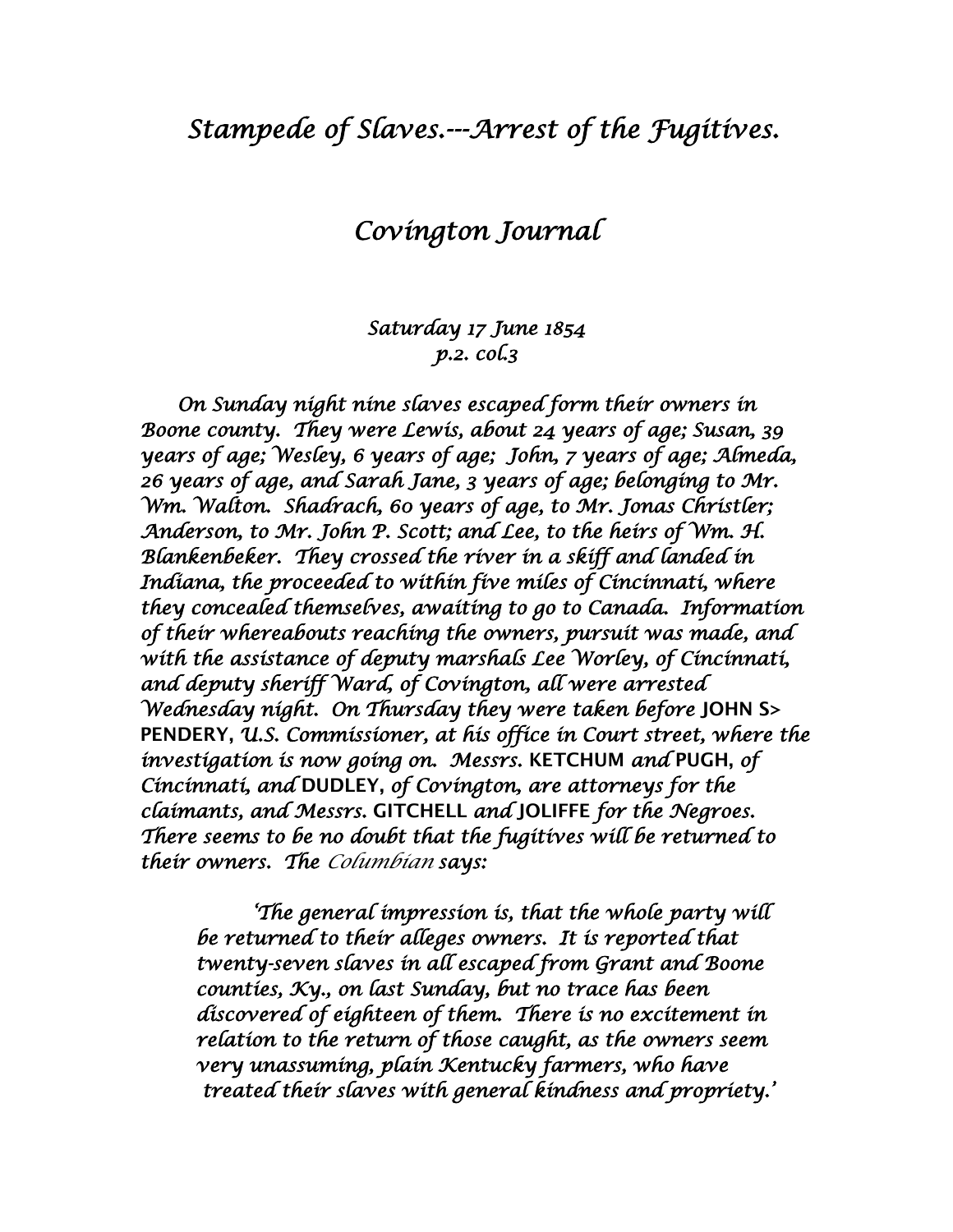

Secret Language

- **Agent ~Someone who arranges the passages for the fugitives.**
- **Canaan Land~Canada**
- **Moses~Harriet Tubman**
- **Conductor~Someone who brings them along the path.**
- **Depot~Safehouse**
- **Grand Central Station~ Cincinnati and Covington**
- **Jordan River ~Ohio River**
- **Midnight~Detroit**
- **Package of Hardware~Male freedom seeker**
- **Package of Dry Goods~Female freedom seeker**